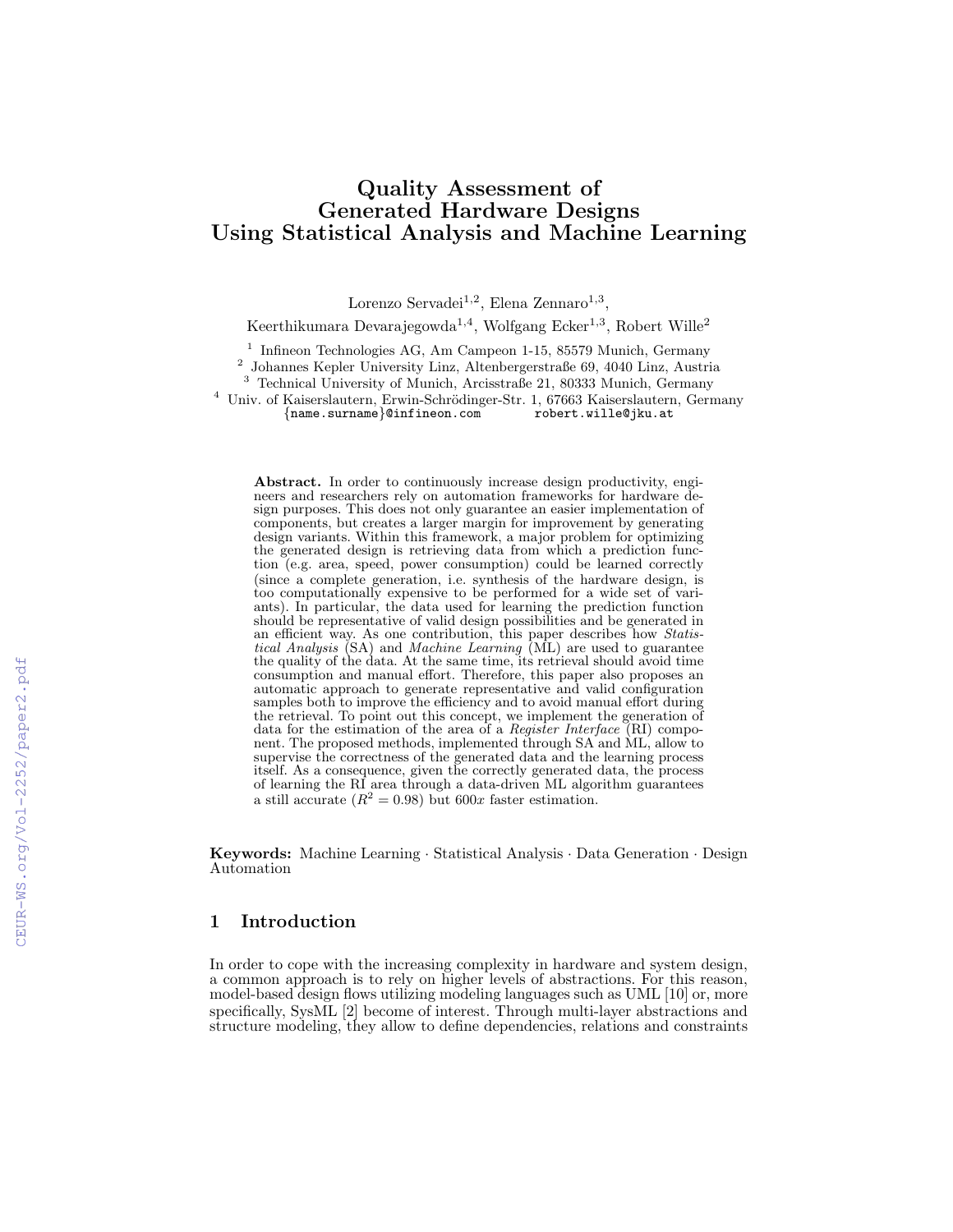for the components. This allows e.g. for verification and validation at early stages of the design flow (using e.g. methods such as [4, 5, 9]), but also to realize the desired system from well defined high-level models. In particular, this approach is very useful for generating hardware designs that differ in some implementation details but rely on a common source (represented in terms of an abstract model).

In the following, we focus on MetaRTL [11], an approach followed at Infineon for design centric modeling of digital hardware. However, the methods proposed in this paper are independent of any specific design flow and shall be applicable to other design flows as well. The MetaRTL design flow allows the automatic generation of hardware designs from a given abstract model (in the following called *meta-model*) and, by this, provides an agile environment which aids designers in the generation of the hardware components and systems.

However, the generation mechanism itself is a challenge, since the generation framework must be resilient, robust and easily maintainable. Indeed, while the meta-model provides a basis for the designs generation, the designer still has to provide a corresponding *configuration*, i.e. a set of parameters guiding the design generation process and defining how the meta-model is instantiated/realized. For example, from an abstract description (meta-model) of the CPU structure, the designer has to select a specific configuration for a CPU instance (e.g. No. of cores, etc.). The complexity of today's hardware components makes it hard to determine a proper set of configurations which indeed yields a design satisfying given objectives e.g. with respect to area, speed, etc. This raises the question how to efficiently determine instances, from a given meta-model, which eventually trigger the desired design generation.

In order to retrieve an optimal design configuration for a given objective, the designer needs to be equipped with a set of different configurations as well as estimates about the resulting area, speed, etc. of the design obtained from each of these configurations. While the same could be achieved manually (implementing a set of different configurations and, through a synthesis tool, obtaining the corresponding area, speed, etc.), this would result in a time consuming process. Moreover, the estimates would be prone to errors since, as long as not a "real" implementation would be created for each configuration, the designer would need to infer those characteristics from the design itself. Hence, an automated and reliable way of exploring the space of design configurations is needed.

In this work, we address these problems. First, we automatically generate values for the design configurations from a given meta-model of a RI, a common hardware component which regulates the data-transfer between CPU and peripheral devices. Then, we utilize methods of Statistical Analysis (SA) and Machine Learning (ML) for evaluating the structure of the generated data. This is done through an analysis of the features correlation, features clustering and Mutual Information (MI): that captures statistical relatedness and commonalities of correctly as well as incorrectly generated data. By training a ML algorithm on correctly generated data, we are able to maximize the prediction accuracy  $(R^2 = 0.98)$  [14] and improve 600x the speed for obtaining the RI area. Overall, this yields a set of configurations, including corresponding estimates, for the generation of hardware designs – addressing the shortcomings summarized above. As a final remark, this whole process is obtained in an automatic manner.

Experimental evaluations confirm the benefits of the proposed method. While, thus far, designers mainly determined the needed configurations by experience, the proposed approach provides them with a powerful tool which automatically suggests proper configurations, and learn successively a correct objective prediction (e.g. area, speed). Moreover, the SA and ML allows to hint to designers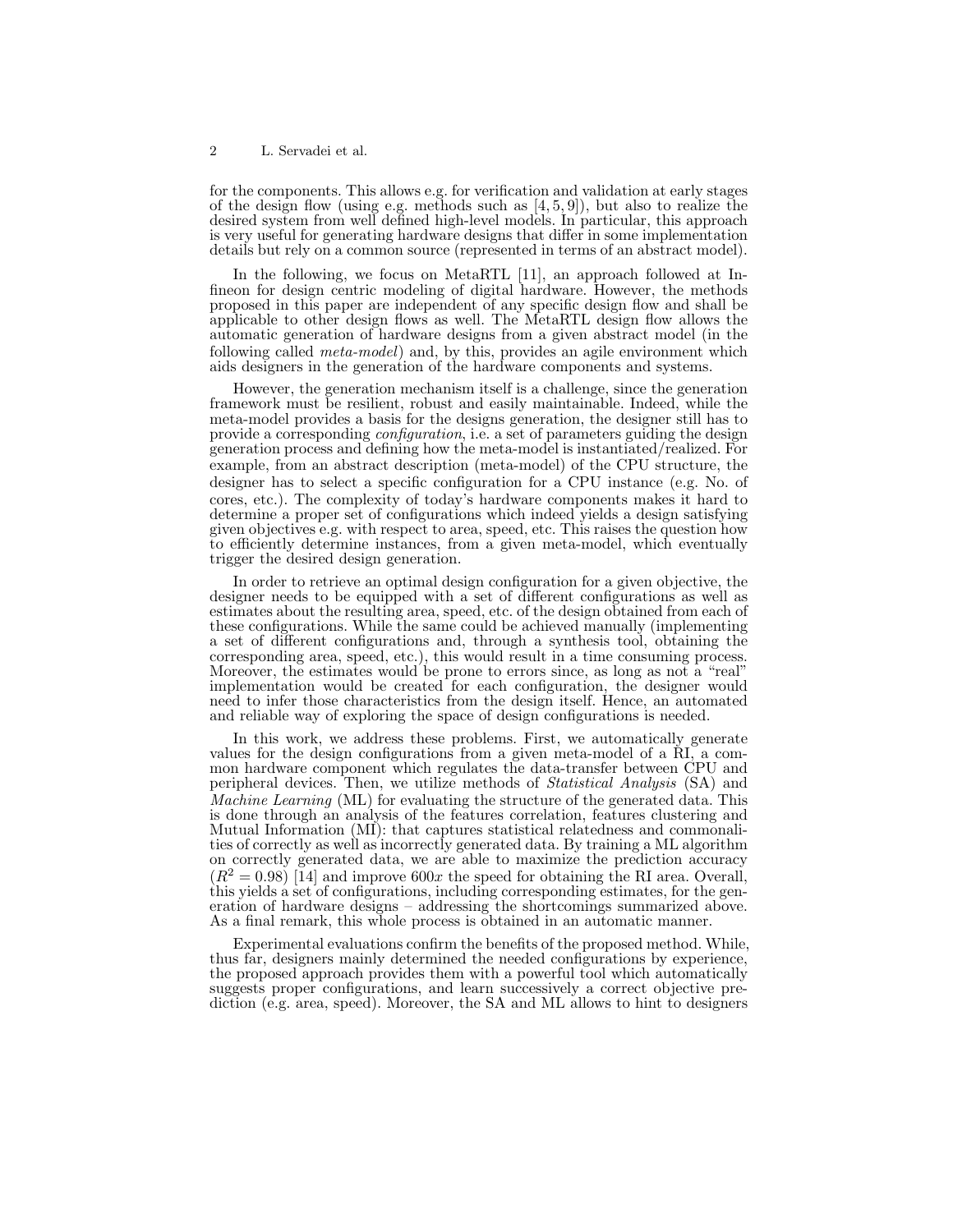characteristics of the hardware components which were not obvious in the first place just by manually checking out the single design instances.

The rest of this paper is structured as follows. Section 2 reviews the applied hardware designs generation flow based on MetaRTL and motivates the problem considered in this work. Section 3 then presents the proposed method and outlines how datasets of hardware design configurations are generated, and how methods of SA and ML are applied for analyzing their quality and correctness. Finally, Section 4 summarizes the obtained results and Section 5 concludes the paper.

# 2 Background and Motivation

With the purpose of keeping this work self-contained, this section briefly reviews the automation framework MetaRTL, which is considered in this work as a representative of a model-based approach for generating hardware designs starting from meta-models. Afterwards, we outline the main challenge of the corresponding hardware designs generation flow, namely how to efficiently and correctly obtain hardware configurations compliant to the requirements of the design (w.r.t. the complementary metrics such as area, speed, etc.). Determining which configuration indeed satisfies imposed constraints for the desired objectives is a non-trivial task.

### 2.1 The MetaRTL Design Flow

The MetaRTL framework (originally proposed in [1]) provides an environment for hardware design generation. MetaRTL allows to define abstractions and properties for each hardware component (e.g. the Register Interface, the Timer etc.), and generates the design based on a chosen configuration. The automation and abstraction of the design process leads to an increase in productivity and to a rapid work-flow.

The MetaRTL generation-flow follows the three level Model Driven Architecture (MDA) abstractions, and is optimized for supporting the hardware generation. The first layer, called Model-of-Things (MoT), captures the abstract formalized configurations, which corresponds to the Computation Independent Model (CIM) in the original MDA description. The second layer, called Modelof-Design (MoD) corresponds to the *Platform Independent Model* (PIM) and defines the micro-architecture for the given hardware specification. This is the core model for MetaRTL, as it defines the hardware architecture. The third layer, namely the Model-of-View (MoV) corresponds to the *Platform Specific Model* (PSM) and is the least abstract model with a mapping to the target view. It can be conceptualized as a Abstract Syntax Tree (AST), defined by an abstraction of the target low-level design implementation.

### 2.2 Open Problem: Determining the Desired Configuration

Using the MetaRTL flow described in Section 2.1, different hardware designs can be generated from the same meta-model. To this end, a meta-model is defined first in the MoT layer which provides a generic description of the system and/or application to be realized. With this respect, the problem we address in this paper is how to correctly and automatically map configurations of hardware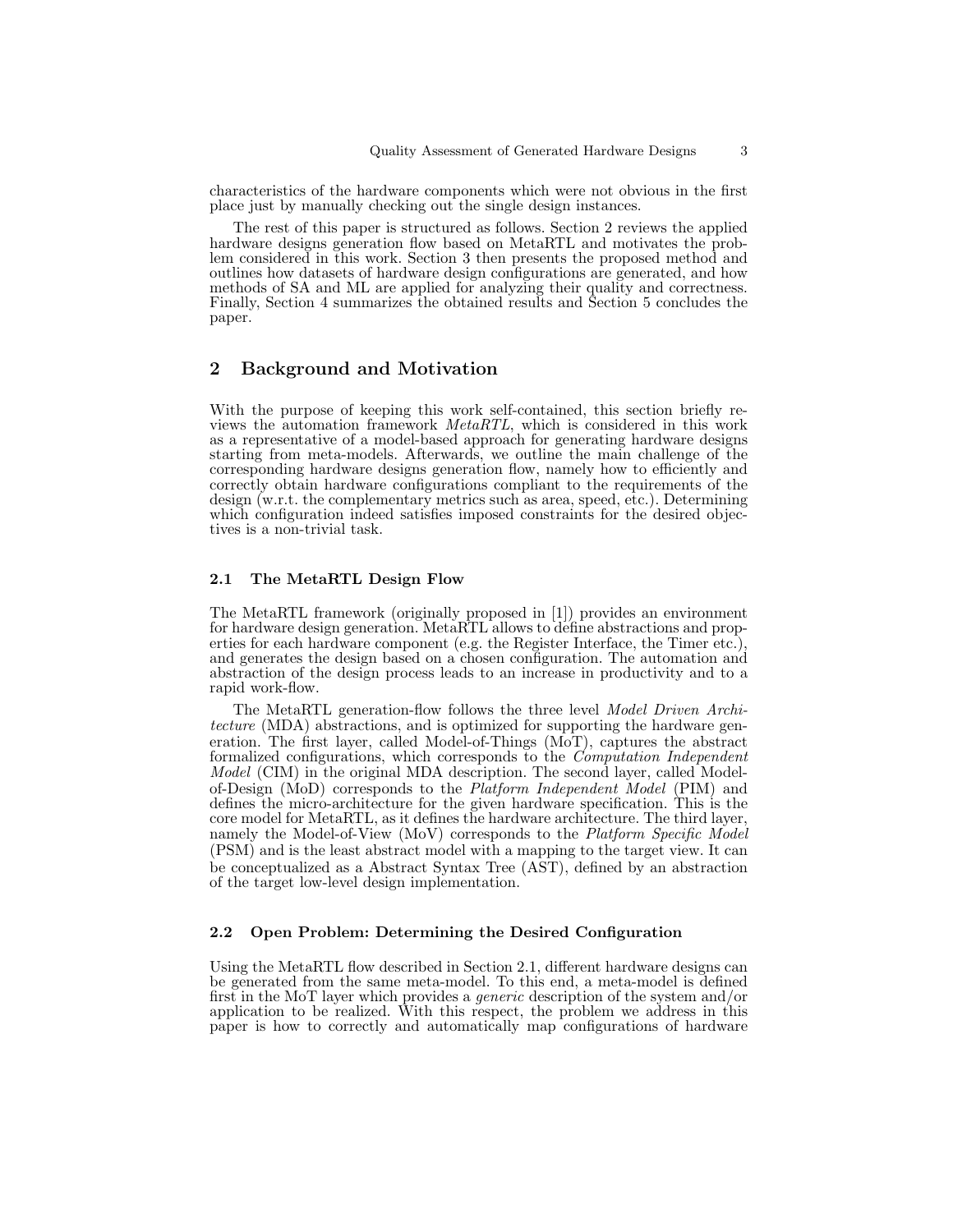designs (i.e. instances of the meta-model) to output predictions on a learned function. In order to achieve this, we develop methods for generating potential design configurations and inspect their statistical properties. In the remainder of this work we describe this process, as well as our contributions for improving it, by means of the following running example.

Example 1. We consider a Register Interface (RI) application as example. To this end, a meta-model (as shown in Figure 1) is created. This defines dependencies and relations between the RI sub-components. The meta-model is composed of four main classes, namely the Interface, the Unit, the Bitfield and the Contained. The Interface class contains all the properties of the same, including most importantly the DataWidth and the AddressWidth of each Interface. Each Interface can contain one or more Units, i.e. logic entities which group the Bitfields. Each Unit is indeed related to one or more Bitfields by means of the Contained component, which are pointers to the Bitfields and allows to decouple them to a single Unit usage. The Bitfields are the minimal information set that we can read and write at once in the RI, and real center of the meta-model.



Fig. 1: Dependencies and Relations among RI Components

With the meta-model available, the designer can instantiate different hardware realizations by setting parameters, which we denote as *input values* (or feature values) for the prediction. With features we indicate instead each attribute to which the input values are referred. The respective parameters are thereby usually restricted through explicit constraints for avoiding completely invalid results. Furthermore, the respectively chosen values will eventually affect the quality of the generated hardware designs e.g. with respect to area, speed, etc.

<sup>4</sup> L. Servadei et al.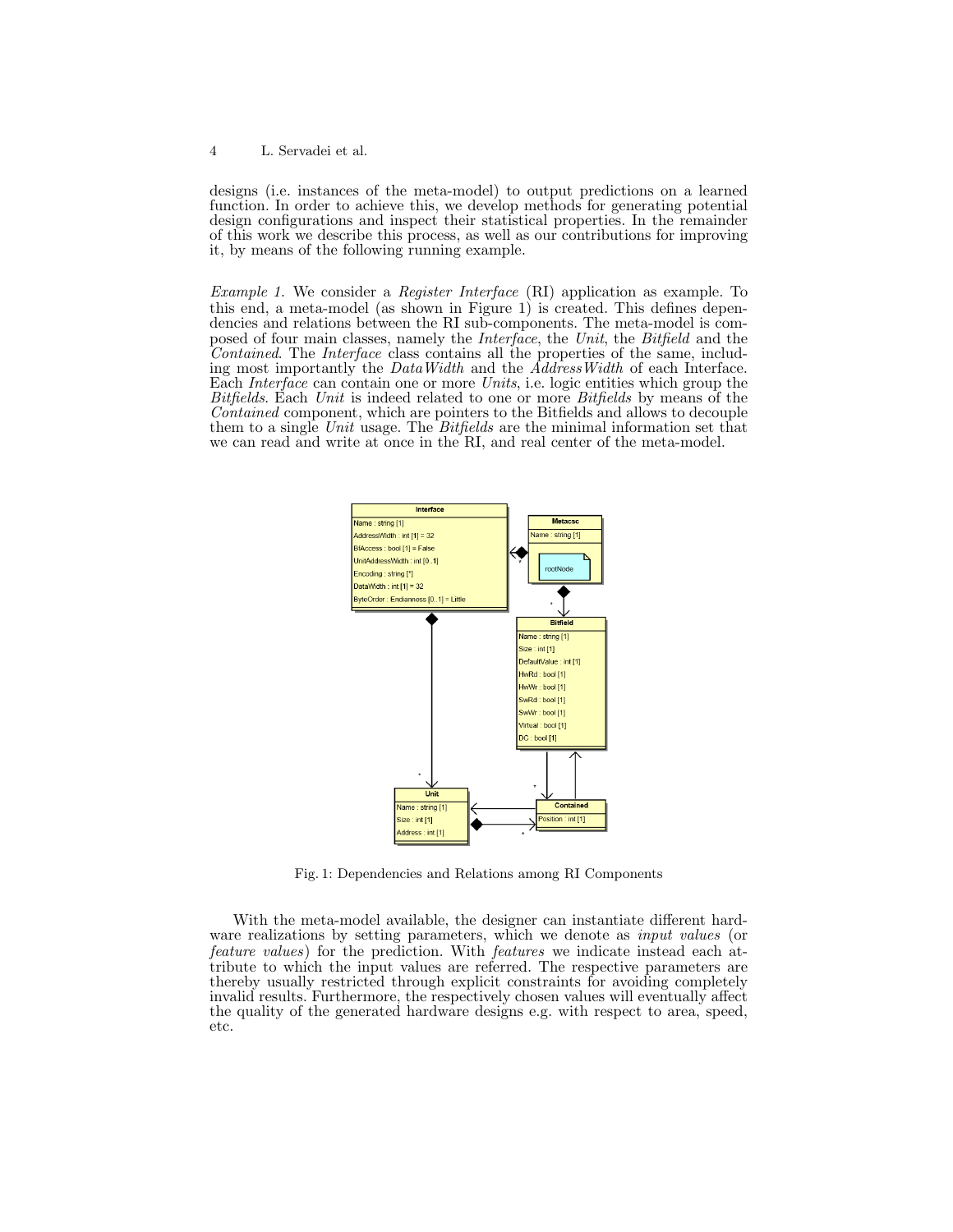|         | <b>Name</b>                      | Constraints                                          |
|---------|----------------------------------|------------------------------------------------------|
|         | Features Containeds Size $(X_1)$ | $0 \leq x_1 \leq x_4 \cdot u$                        |
|         | Bitfields Size $(X_2)$           | $0 \leq x_2 \leq x_4 \cdot u$                        |
|         | No. Bitfields $(X_3)$            | $0 \leq x_3 \leq x_4 \cdot u$                        |
|         | No. Units $(X_4)$                | $0 \leq x_4 \leq m$                                  |
|         |                                  | No. HwRd $(X_5)$ $0 \le x_5 \le x_4 \cdot (u/2)$     |
|         |                                  | No. HwWr $(X_6)$ $0 \le x_6 \le x_4 \cdot (u/2)$     |
|         |                                  | No. SwRd $(X_7)$ $0 \le x_7 \le x_4 \cdot (u/2)$     |
|         |                                  | No. SwWr $(X_8)$ $0 \le x_8 \le x_4 \cdot (u/2)$     |
|         |                                  | No. Virtual $(X_9)$ $0 \le x_9 \le x_4 \cdot u$      |
|         |                                  | No. DC $(X_{10})$ $0 \le x_{10} \le x_4 \cdot (u/2)$ |
| Outputs | No. LUTs $(Y_1)$                 |                                                      |
|         | No. SRs $(Y_2)$                  |                                                      |

Table 1: Features from MoT and output parameters.

Example 2. Consider again the meta-model of the running example shown in Figure 1. Instances of this meta-model are restricted by constraints as shown in Table 1, e.g. the total number of instances of the component Unit is limited by the value of the maximum number of Units, denoted with  $m$ , while the size of the Unit is identified by  $u$ . This allows to reduce the single feature space and adapt the generator to realistic use cases. Each feature may eventually affect the generate designs with respect to area, speed, etc. For the area prediction of the RI component, we enlisted as outputs of the prediction Look Up Tables (No. LUTs) and the number of the Slice Registers (No. SRs) generated in the synthesis process. These values in fact determine the surface of the implemented RI component.

Now, the challenge is how to properly determine the values for these features. Although, as stated above, the configurations values define the quality of the generated design e.g. with respect to area, speed, etc., their relation is often not obvious. More precisely, the designer is faced with the question, how to determine a set of possible configurations which eventually allow to optimize the desired objectives (e.g. instantiating a realization with a certain area, power, etc.). This problem has often a non-trivial solution: by increasing the number of features, a higher number of combinations has to be considered. Some of these will be considered as valid (e.g. No.  $SwRd + No. HwRd > 0$  etc.), some of them are falling out of the valid configurations subset (e.g. No.  $SwRd + No$ .  $HwRd = 0$ , etc.). Finally, enlarging the features space may introduce non-obvious effects, complicating the interdependence in the data.

In the following, we propose a solution to this problem. In order to ease the corresponding descriptions, we thereby focus on determining proper configurations which generate designs satisfying an area prediction task (further objectives such as speed can then be addressed in a similar fashion). As an output for the prediction problem, we forecast the amount of LUTs and SRs generated in the synthesis run. More specifically, in order to optimize objectives of the design configurations (e.g. chip area, cost, speed, etc.), we need a set of generated data, from which the prediction function can be determined. For these data to be a valid input, they should be compliant to defined constraints and present specific statistical relations among their features. In fact, as we generate data sharing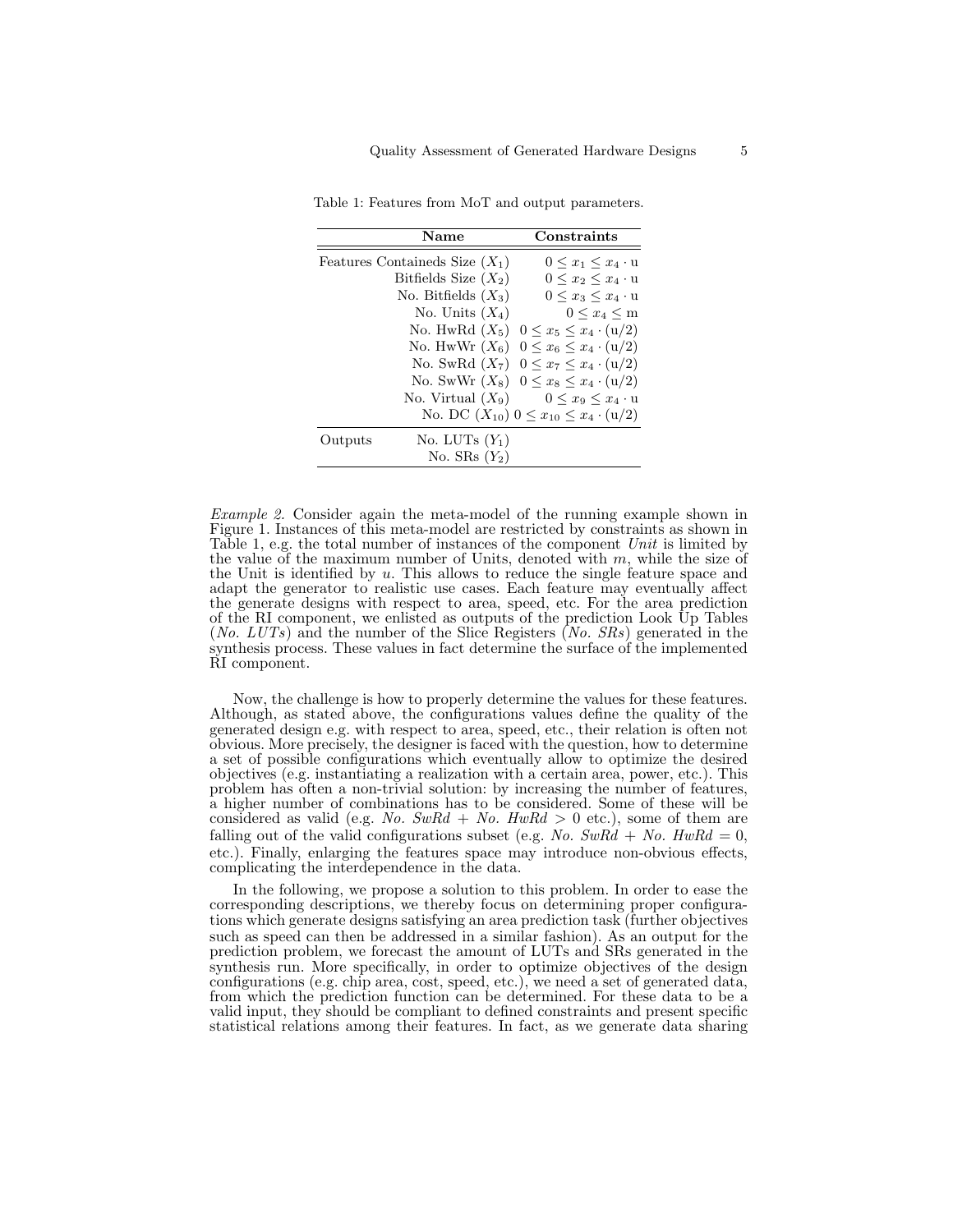the same constraints for each dataset, these properties could be observed and offer a glimpse on the correctness of the configurations. Furthermore, these conditions allow to learn, through a data driven approach, an accurate, robust and representative approximation of the true design values. This is of high interest for preventing the designer from selecting erroneous settings and carry them to a further implementation process. This could indeed escalate in wrong designs and poorly evaluated manufacturing products, which would lead to high costs and expensive re-design solutions.

# 3 Proposed Solution

Hardware Synthesis tools are able to take as input the hardware design generated from MoT files, and output the number of Configurable Logic Blocks (CLBs) and the implementation of the intended hardware function. From the synthesis report, the area of the hardware design is identified by number of LUTs and SRs that constitute the CLBs. This approach has two main drawbacks for optimization purposes. First of all, it does not explicitly return the function to be optimized. Second, it requires manual effort and computation power, as the process implies the synthesis of the hardware implementation of the whole platform. ML algorithms can overcome these issues, by learning to map the design configurations to the desired prediction. This approach needs nevertheless correctly generated data to learn from. Without those, it is impossible to have a reliable data-driven algorithm. To this end, in this section we propose ML and SA as viable methods for supervising the automated generation of data, structuring a robust and rapid first step for an optimization work-flow. This approach overcomes the synthesis run for retrieving the area of the design and outlines a prediction function for performing this task.

### 3.1 The Problem of Area Forecast

In this paper, we generate configurations as input data for a supervised learning problem, in the form of a multiple regression. The output variables are the  $N_o$ . LUTs and No. SRs, indicated as  $Y_1$  and  $Y_2$ . The predictors, usually named *features*, are denoted with  $X_1, \ldots, X_{10}$  and are retrieved from the MoT configurations. The dataset is composed of  $n = 319$  MoTs data samples and can be represented as  $\{(x^{(1)}, y^{(1)}), \ldots, (x^{(n)}, y^{(n)})\}$ , where each  $x^{(i)} = (x_1^{(i)}, x_2^{(i)}, \ldots, x_p^{(i)})^T$ is the vector of feature measurements for the  $i$ -th case. The amount of generated data is dependent on the flattening of the learning curve of the algorithm for the area forecast: this shows that additional samples would not enhance the prediction score of the ML model. For an in-depth description of the regression problem and ML algorithms applied, we refer to this paper [14].

#### 3.2 Data Generation and Features Space Exploration

In order to create a robust generator, we establish a range of possible feature values given by the design required implementations. This means that the configurations have to match with the design experience on application use cases. As a consequence, the computational time for generating a representative sampling is reduced. The configuration boundaries used for this paper, referred to the RI design, are shown in the column Constraints of the Table 1. Even if the constraints restrict the space of search for the optimal RI area, the number of

<sup>6</sup> L. Servadei et al.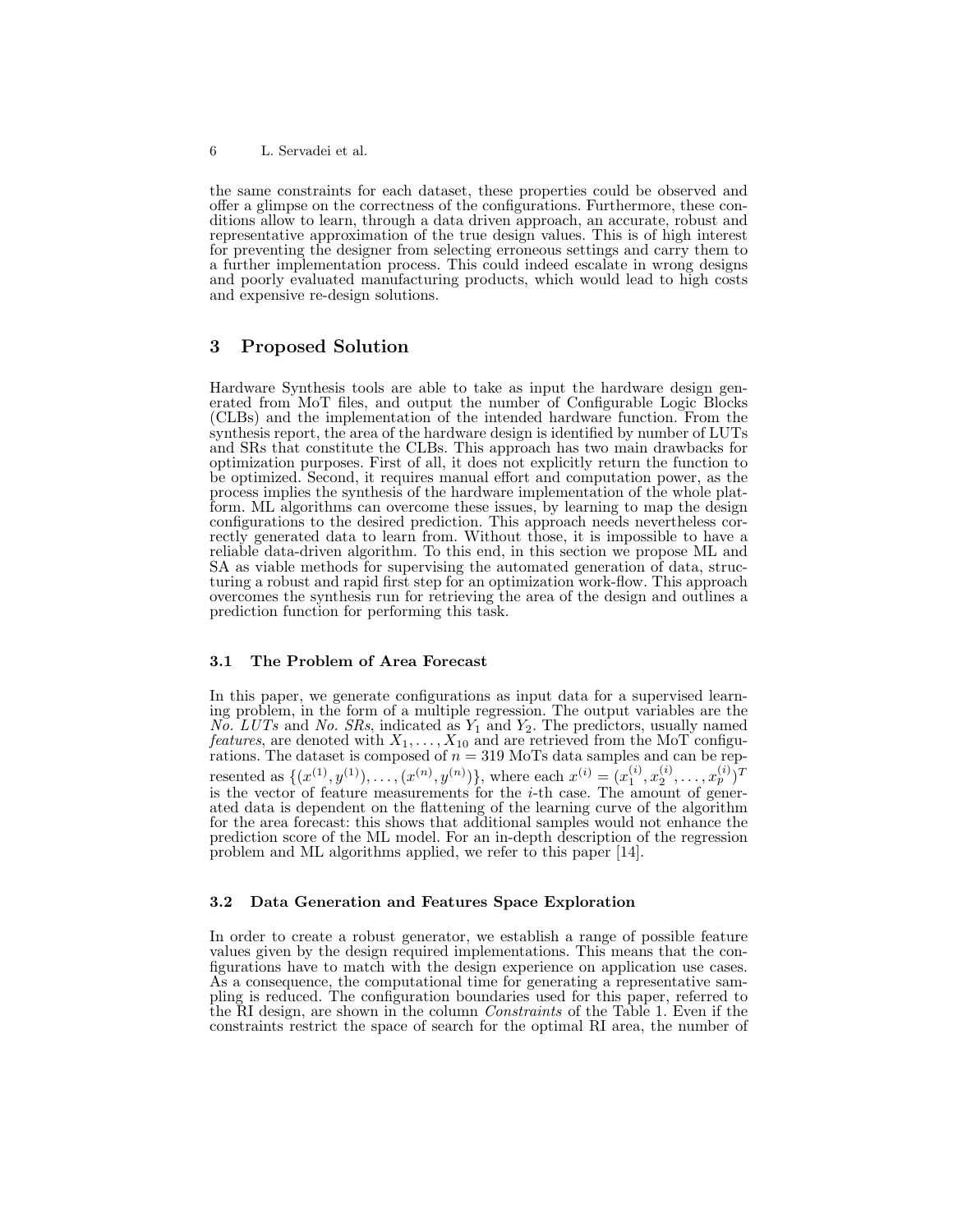possible features combinations leads to a non-trivial problem. Our approach for randomizing the data generator is to sample, within the constraints of the RI, the Units and Bitfields properties. In addition to that, in each generation we apply one out of four mapping functions, inspired by possible design use cases, for setting the Bitfields inside the Units. The algorithms used to map the Units are the following:

- Compact mapping algorithm: dense Bitfields mapping inside each Unit;
- Random mapping algorithm: random number of Bitfields mapped inside each Unit;
- Basic mapping algorithm: one Bitfield mapped inside each Unit;
- Combined mapping algorithm: jointly use of Basic and Compact mapping algorithms.

#### 3.3 Analysis of the Generated Data

The automated data generation is a fast and flexible way to retrieve input data for any data-driven algorithms. This process nonetheless has some caveats. In fact, the generation of wrongly constrained data is pernicious for an accurate area forecasting. Further than that, the dataset generated for the learning model, in case of non-trivial problems, should represent extensively the values of the features provided. After building a data generator, in this paper we address thus this problem: we present several approaches for testing the data-generator and evaluating the correctness of the generated dataset. In our case the data generator is implemented through a python script which samples, as aforementioned, from a constrained features space.

The first step of the proposed solutions consists in measuring the correlation among features for the generated datasets. This value indicates how much features are dependent on each other, giving an intuition on how a feature value changes according to other ones. In order to achieve this, we iteratively plot the features values of the dataset, two at times: it results that the correlation among features is mainly monotonic, i.e. either the variables increase in value together, or as one variable value increases, the other variable value decreases. According to these considerations, we compute the Spearman's Rank Correlation Coefficient (SRCC) on the predictors, two at a time. The SRCC, denoted with  $\rho$ , expresses the relation between the distance  $d$  between the feature components  $x_i$  and  $y_i$  and the number of samples n. This coefficient provides an overview of the features correlation inside the RI, and can be computed, if the ranks are distinct integers, as

$$
\rho = 1 - \frac{6\sum d_i^2}{n(n^2 - 1)}\tag{1}
$$

where:

- d: pairwise distance of the ranks of the observations  $x_i$  and  $y_i$  of the variables  $X$  and  $Y$ :
- *n*: number of samples.

As a second support for the identification of wrong constraints in the data generator, we apply an agglomerative clustering algorithm, a subset of the family of hierarchical clustering. This approach, from a data-driven perspective, reconstructs the context of the given features, by grouping them together. This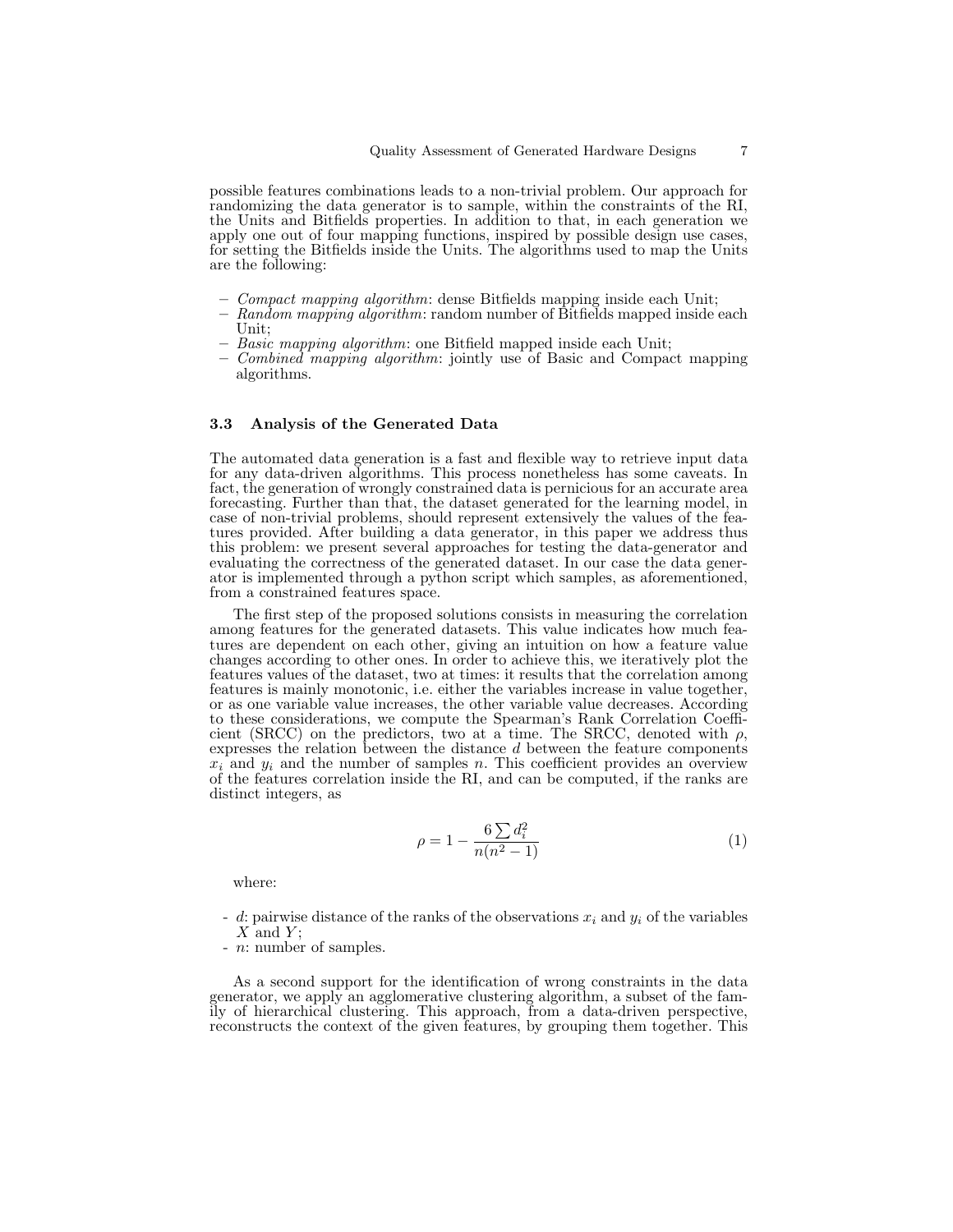procedure allows to match the designer's prior information about the features used with the clusters retrieved in the data. As a first step, we exclude the presence of outliers after performing an analysis on the generated design features. After an evaluation of different linkage methods on our data, we decide to adopt the average linkage clustering. In fact, we aim to find averaged statistics that match the given design knowledge on the meta-model structure and this linkage performs a meaningful clustering on the data. In the average linkage clustering, the distance between clusters is computed as the mean distance among elements (i.e. the mean of the distance  $d(x, y)$ , corresponding to the modulus of the difference of the two elements x and y) of each pair of clusters in the dataset, as shown in the following equation

$$
D(H,G) = \frac{1}{k_G \cdot k_H} \sum_{x \in G, y \in H} d(x,y) \tag{2}
$$

where  $d(x, y)$  represents the distance between x and y, which belong to clusters  $G$  and  $H$ , respectively.

- $-d(x, y)$ : distance between  $x \in G$  and  $y \in H$ ;
- $-G, H:$  clusters;
- $k_G, k_H:$  No. of elements, respectively in clusters  $G, H$ .

Starting from a single cluster per feature, the algorithm iteratively merges them until the desired groups number  $Q$ , set previously by a specific hyperparameter, is reached. As a criterion for the agglomeration, the algorithm merges clusters where the mean distance between pair of elements is the least among all clusters at each cycle. The final outcome of the algorithm is a number of clusters Q which include  $T$  features, with  $Q < T$ .

As a further approach to the analysis of the generated data, we introduce a features selection algorithm for measuring how each feature influences the final prediction of number of LUTs and SRs. We use ranking algorithms to highlight the different importance of each feature for predicting the two output responses. The corresponding importance is computed by means of the MI. This metric, indeed, does not assume any monotonic relationship among features, but considers only the degree of their relatedness. The ML algorithm applied computes the MI from the K-Nearest-Neighbors (KNNs) statistics. This value comes from an iterative process applied to the independent variable X (e.g. No. Units,  $X_4$ ) and the dependent output variable Y (e.g. No. LUTs,  $Y_1$ ) in order to quantify the impact of X on the fluctuation of Y. In the paper  $[6]$ , the KNNs distance for computing the MI among two continuous variables is calculated as the maximum distance between the projected datapoint  $x_i$  and  $y_i$  and the corresponding next point  $x'_i$  and  $y'_i$  on the subspaces X and Y. By means of the KNNs distance, and by introducing the hyperparameter  $k$  as a result of a grid search which considers the consistency of the model over permutations on the features, we are able to compute the MI  $I(X, Y)$ , as shown in the following equation

$$
I(X,Y) = \psi(k) - 1/k +
$$
  
 
$$
- \langle \psi(s_x) + \psi(s_y) \rangle + \psi(n)
$$
 (3)

where:

- $I(X, Y)$ : MI between the variable X and the variable Y;
- $\psi$ : digamma function, defined as  $\Gamma(x)^{-1} d\Gamma(x)/dx$ ;
- $\langle \ldots \rangle$ : average over all  $i \in [1, \ldots, n]$ ;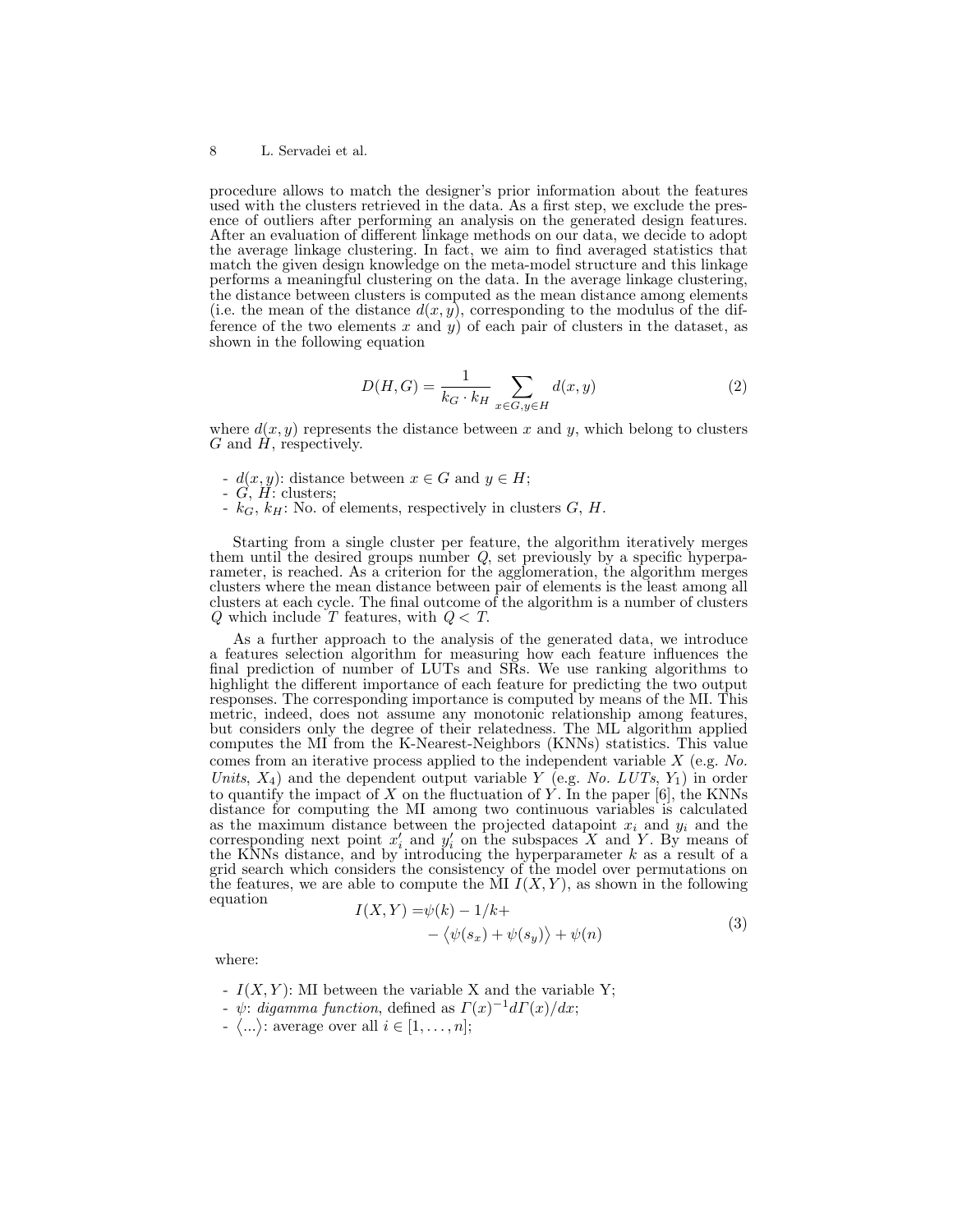- s<sub>x</sub>: number of datapoints with  $||x_i x_j|| \leq \epsilon_x(i)/2$ , where  $\epsilon_x(i)/2$  is the distance from  $z_i = (x_i, y_i)$  to the k-th datapoint projected in the X subspace;
- s<sub>y</sub>: number of datapoints with  $||y_i y_j|| \le \epsilon_y(i)/2$ , where  $\epsilon_y(i)/2$  is the distance from  $z_i = (x_i, y_i)$  to the k-th datapoint projected in the Y subspace;
- *n*: number of samples.

### 3.4 Machine Learning for Area Forecast

We proceed, after the data generation and validation, into the area forecast problem. ML provides a set of algorithms for functions approximation: this has been often exploited in the hardware design literature for the forecast and optimization of power consumption [12], SoC performance [8] and area of chip components [13]. To this end, parametric ML algorithms have been often preferred, as they guarantee a fast and inexpensive computation of the predicted value (inference), once the approximated function has been learned [3]. Since the restrained dimension of the dataset, after comparing different ML algorithms (e.g. Random Forest, Gradient Boosting, Linear Regression) for the area forecast, we select a Multilayer Perceptron (MLP) as the best performing algorithm, as described in [14]. The MLP corresponds to the simplest case of Feedforward Artificial Neural Network (FFNN) in which, each node is a neuron that uses a nonlinear activation function [7]. FFNNs provide a general framework for representing nonlinear functional mappings between a set of input variables and a set of output ones. Thanks to the non-high number of data samples, the monotonic variables correlation and the restrained amount of features, we are able to perform a grid search by considering as hyperparameter the No. Neurons of the unique Hidden Layer, in a interval from 1 to 12. We perform a nested 4-folds Cross-Validation (CV), which provides a fine tuning of the hidden layer size hyperparameter together with a satisfactory and robust model accuracy.

In the algorithm, we average out the prediction and hidden layer size for 30 different models  $(e_{models} = 30)$ . Each model performs a nested 4-folds CV for finding the best test scores (outer 4-folds CV), best parameters (inner 4-folds CV) and grid search over the hidden layers size (inner 4-folds CV). As a solver, after a comparative search, we apply a Quasi-Newton method, called L-BFGS. The algorithm is based on the BFGS recursion for the inverse Hessian matrix H. The L-BFGS method approximates the Hessian with a first order matrix with sparse vectors, in order to limit the usage of memory of the algorithm, as shown in [15]. As a regression score measurement, we adopt the coefficient of determination  $R^2$ , which provides a value for the explained variance of the output variable.

### 4 Results Evaluation

With the scope of evaluating the SA and ML pipeline, we generate a Baseline Dataset  $(BD)$  by implementing the aforementioned mapping algorithms and other three anomalous datasets of 200 samples each. These latter cases contravene the constraints imposed in the original random generator, and they gradually enhance the severity level of the anomalies. We consider the following anomalous datasets:

– ADI: dataset with an additional number of empty Units;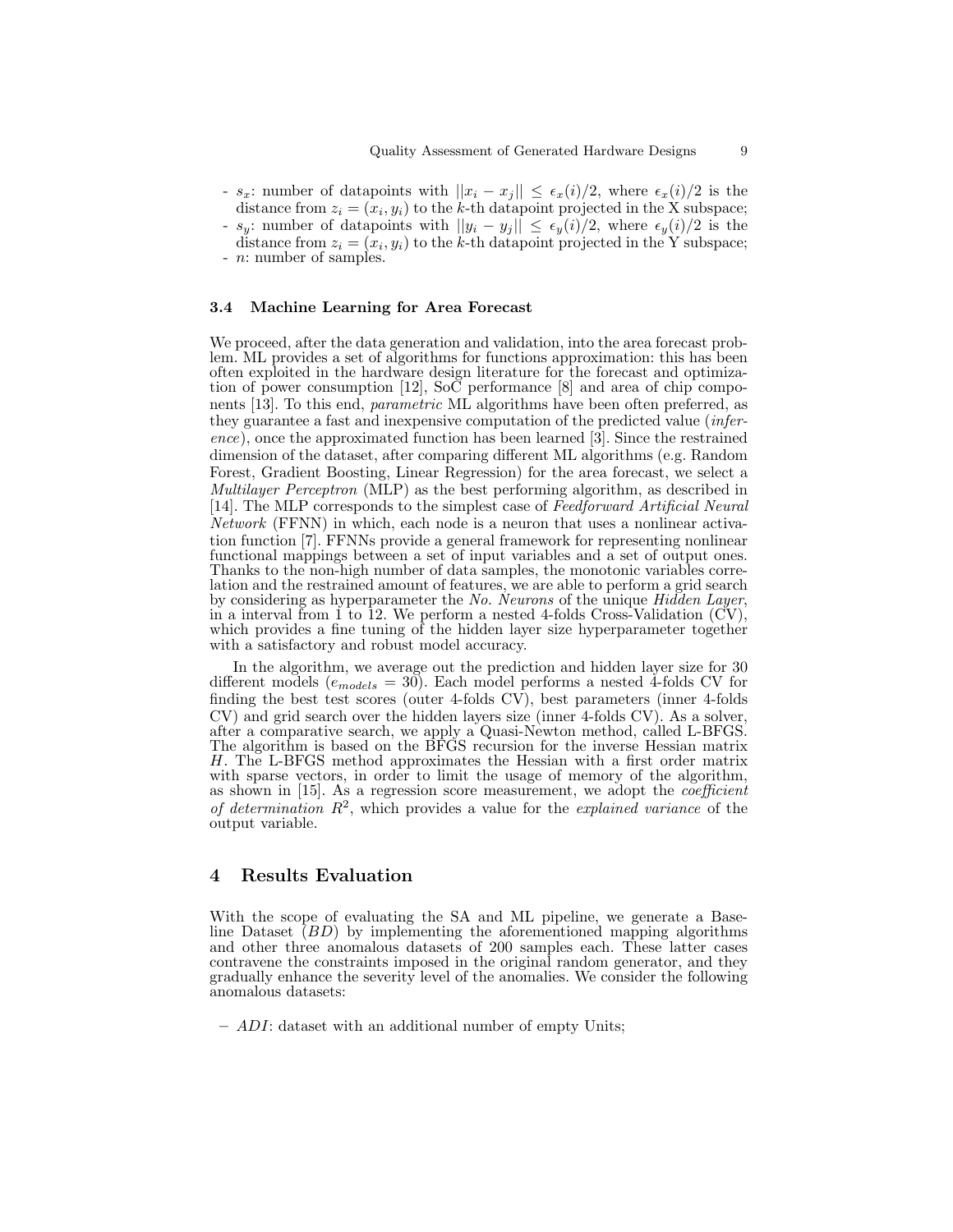- 10 L. Servadei et al.
	- ADII: dataset where all Bitfields created are not readable by hardware devices nor software;
	- ADIII: dataset where one or more Bitfields are included in the same Unit several times.

The anomalous datasets bypass in an incremental way the set of constraints of the BD dataset: it is important to remark that the anomalies are present on the dataset level (population), as we create each dataset with predefined mapping and constraints. Thus, we focus on dataset statistics, and not on single design (individual) analysis. As a fist approach to the analysis of the generated data, we compute and plot the Spearman's  $\rho$  between features. The outcome of the analysis is a symmetric matrix. The SRCC is bounded in the interval  $-1 \leq \rho \leq 1$ , where  $\rho = -1$  means a full-inverse correlation,  $\rho = 0$  indicates an absence of correlation, and  $\rho = 1$  corresponds to a full-direct correlation. In Figure 2 we plot the correlation values for the BD dataset. For the anomalous datasets, we only provide some comments on the changed coefficients, by observing their correlation matrix.



Fig. 2: Correlation Matrix, Spearman's ρ, Baseline dataset

As expected, we can observe here the intrinsic structure of the RI, in a statistical fashion. Indeed, the  $\min(\rho^{BD}) = 0.68$  corresponds to the correlation between *Containeds Size* and *No. Bitfields*. This shows the decoupling in the RI between the Contained and the Bitfield component, so that a reference to a same Bitfield can be added in different Units several times. For the anomalous datasets, we point out the following principal changes. In ADI, all the Bitfields properties have a low correlation w.r.t. the No. Units, as in the dataset there exists an additional random number of empty Units. In the ADII, we notice that there are no correlation values between the No. HwRd and No. SwRd properties, whereas the No. HwWr and No. SwWr have tighter bound to the No. Bitfields  $(\rho = 0.98)$ , as either the HwWr or the SwWr property needs to be True, for the Bitfield to be valid. Last, we observe a correlation interval decrease in ADIII  $(0 \leq \rho^{ADIII} \leq 1)$ . In particular, the *Bitfields Size* and *Containeds Size* are fully uncorrelated with the No. Units, since Bitfields and Containeds are redundant in the Units  $(\rho_{(X_1,X_4)}^{ADIII} = 0$  and  $\rho_{(X_2,X_4)}^{ADIII} = 0$ ). The correlation between features clearly varies, according to the entity of the anomaly in the data.

As a second step for the features analysis, in order to reconstruct meaningful groups of features in the dataset, we use an agglomerative clustering ML algo-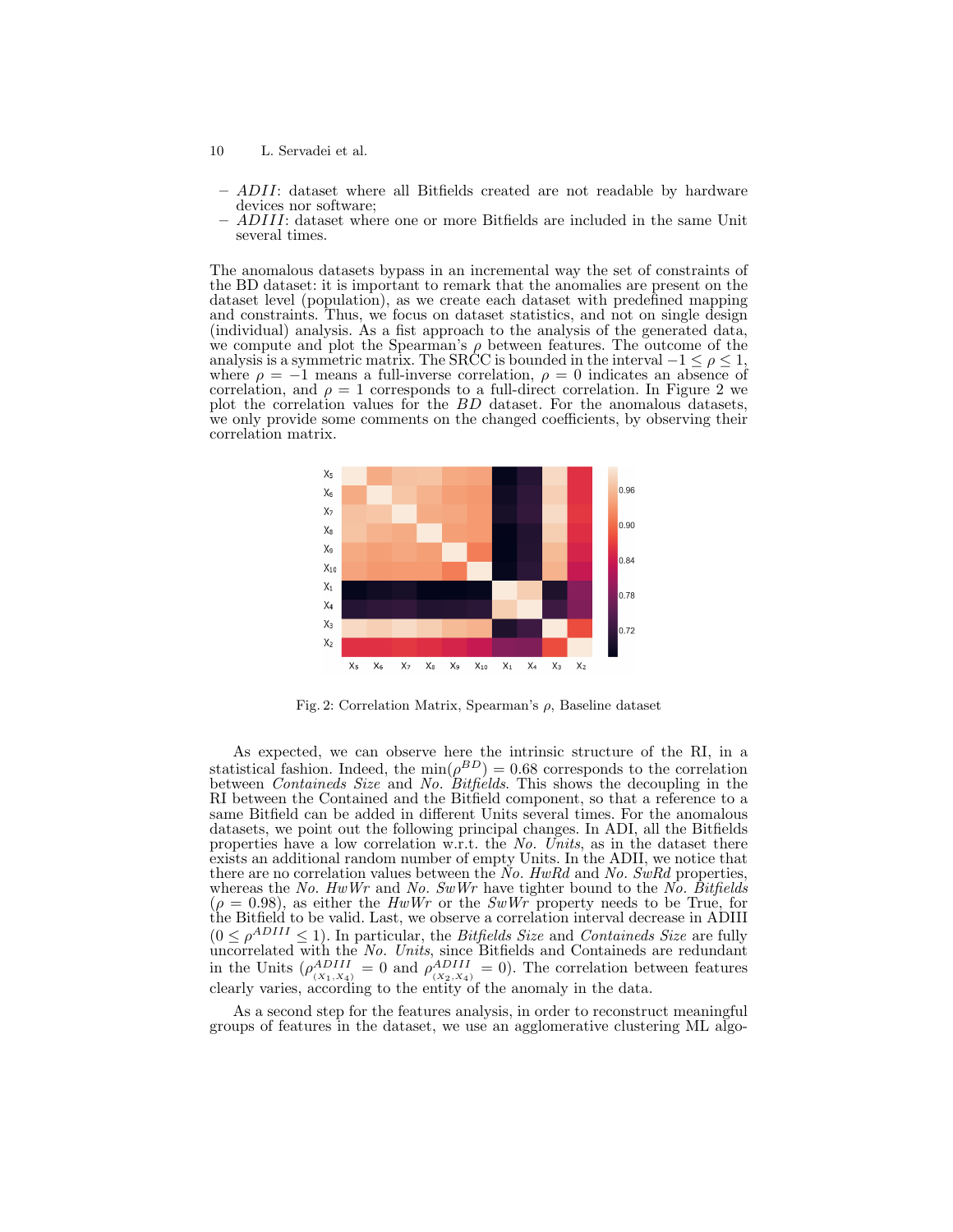| BD ADI ADII ADIII         |                                                                                                         |                    |                                  |  |
|---------------------------|---------------------------------------------------------------------------------------------------------|--------------------|----------------------------------|--|
| Cluster 1                 | $X_{3}$<br>$X_1$<br>$X_2$<br>$X_5$<br>$X_6$ $X_3$ $X_9$<br>$X_7$ $X_5$ $X_{10}$<br>$X_8$ $X_7$<br>$X_8$ | $X_{6}$<br>$X_{8}$ | $X_3$<br>$X_6$<br>$X_7$<br>$X_9$ |  |
| Cluster 2 $X_1$<br>$X_4$  | $X_4$                                                                                                   | $X_1$<br>$X_4$     | $X_5$<br>$X_8$                   |  |
| Cluster 3 $X_2$ $X_9$     |                                                                                                         | $X_5$<br>$X_7$     | $X_4$                            |  |
| Cluster $4 X_{10} X_{10}$ |                                                                                                         | $X_2$              | $X_1$<br>$X_2$                   |  |
| Cluster 5 $X_9$ $X_6$     |                                                                                                         | $X_3$              | $X_{10}$                         |  |

Table 2: Features from MoT and output parameters.

rithm with average linkage. The table shows the final clustering results of the algorithm. As number of final clusters to be outlined, we select  $Q = 5$ . The value of  $Q$  is chosen based on a features analysis of the RI meta-model since, from design experience, it is possible to retrieve 5 features groups in this component. As show in Table 2, for the BD, all features related to the Bitfield properties compose the  $Cluster1^{BD}$ . In the same way, other related entities concerning the Units (e.g. *Containeds Size*  $(X_1)$  and No. Units  $(X_4)$ ) are kept in the same cluster  $(Cluster2^{BD})$ , whereas independent properties are set in a separate onefeature cluster. In the ADI, the No. Units  $(X_4)$  are separated from other clusters  $(Cluster2<sup>ADI</sup>)$ , whereas most of the Bitfield properties are kept together, as a result of the basic mapping algorithm and the presence of empty Units. With respect to the ADII, it is possible to observe the same cluster including the No. HwRd  $(X_5)$  and No. SwRd  $(X_7)$  features, as the corresponding properties HwRd and  $SwRd$  are both constantly set to False ( $Cluster3^{ADII}$ ). In a similar fashion the No.  $HwWr(X_6)$  and No.  $SwWr(X_8)$  contribute to the same  $Cluster1^{ADII}$ , as the properties  $HwWr$  and  $SwWr$  are likely to be set to True. Finally, we observe how in the ADIII the *Containeds Size*  $(X_1)$  and *Bitfields Size*  $(X_2)$  are positioned by the algorithm in a same cluster  $(Cluster 4<sup>ADIII</sup>)$ , whereas the No. Units  $(X_4)$  does not have any other agglomerated features (Cluster3<sup>ADIII</sup>). This shows how the repetition of Bitfield references in the Containeds lets their relatedness to the Units diminish. The obtained results outline proximity and distances among features for the BD, ADI, ADII and ADIII, and show the different internal structure of the datasets. In particular we observe that, for the BD, the algorithm can retrieve correctly all the assumed clusters of features in the design, differently than for the anomalous datasets case.

As a final step of the features analysis, we evaluate the importance and ranking of each single feature w.r.t. the outputs of our regression by means of the MI score. In Figure 3 it is shown how each single feature is related to No. LUTs. The MI between predictors and the response variable No. LUTs is very high for the BD, with a  $0.75 \leq MI^{BD} \leq 1.77$ . In particular, No. Units and *Containeds Size* have the highest MI with the No. LUTs value. From a design experience point of view, this seems feasible. Observing the MI of the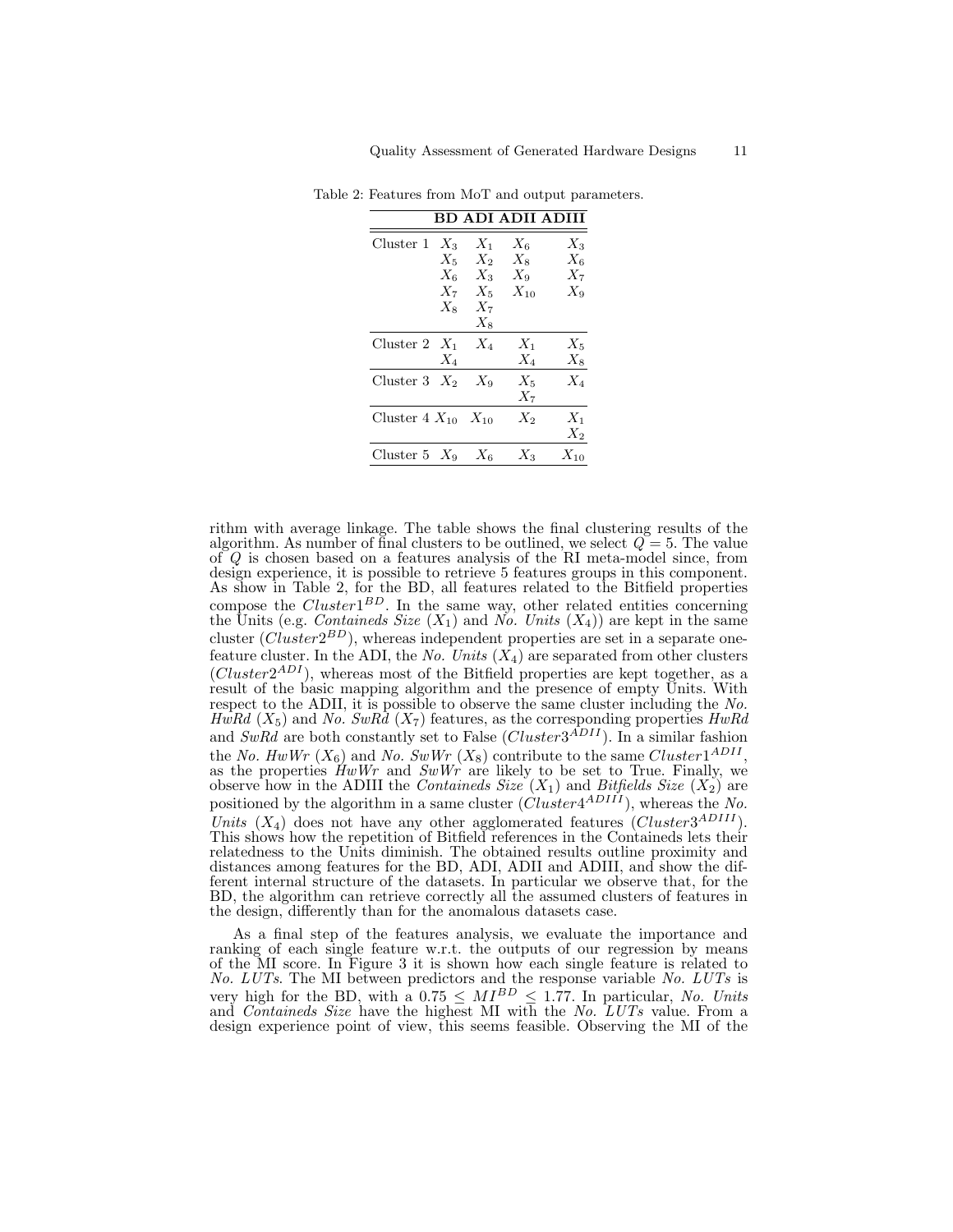ADI, the range is  $0.60 \leq MI^{ADI} \leq 1.17$ . In particular, features with high MI for the BD are not ranked similarly for the ADI (e.g. No. Units have the last ranking position for the ADI dataset). Concerning the ADII, it is noticeable, as by constraints, the absence of MI between No. SwRd, No. HwRd and the No. LUTs. Furthermore, the features ranking appears different and the total MI  $(MI_{tot})$  decreases  $(MI_{tot}^{BD} = 10.85, MI_{tot}^{ADII} = 4.22)$ . Finally in ADIII, because of the different constraints of the dataset and anomalies produced, the total MI equals  $MI_{tot}^{ADIII} = 1.2$ , with about 9x reduction from  $MI_{tot}^{BD}$  w.r.t. the No.  $LUTs$ .



Fig. 3: MI on the No. LUTs

We evaluate as well the MI between each one of the features and the response variable No. SRs, as shown in Figure 4. Confirming the hardware design knowledge, the most important feature in the  $MI^{BD}$  ranking w.r.t. the No. SRs is the Bitfields Size, that is the aggregated size of all the bitfields present in the RI. The MI shared between the two variables is in fact  $MI_{(X_2,Y_2)}^{BD} = 1.76$ . As a second feature for importance, the No. Bitfields has a  $MI_{(X_3,Y_2)}^{BD} = 1.43$ ; this ranking position matches as well with the designer knowledge. The  $MI_{tot}^{BD}$  = 12.57, whereas it results lower for the ADI, where  $MI_{tot}^{ADI} = 10.52$ . The  $MI_{tot}^{ADI}$  is furthermore distributed in a more uniform way, showing that the different degree of relatedness between  $MI_{(X_2,Y_2)}^{ADI}$  and between  $MI_{(X_3,Y_2)}^{ADI}$  is diminishing the relative importance of  $X_2$  and  $X_3$ . The reason behind that is the additive number of empty units and the consequently lower bitfield density in the ADI. The two remaining datasets have a much lower  $MI_{tot}$ , respectively  $MI_{tot}^{ADII}$  = 0.54 and  $M_{tot}^{ADIII} = 0.17$ . The lower values of MI w.r.t. the No. SRs are due to the very little information between the single feature and the output. This is particularly evident in the  $MI_{tot}^{ADIII}$  where, adding repetitively the same bitfield to a unit, the relatedness of the aggregated bitfield properties towards the units and the final value of No. SRs clearly decreases.

The results obtained show that features ranking and  $MI_{tot}^{BD}$  diverge deeply from the anomalous to the representative dataset. This serves as a valuable metric for assessing the quality and representativeness of the generated designs.

After ensuring the quality of the generated dataset, we implement the ML algorithm for the area prediction, as described in detail in [14]. As a first step, we compute a grid search for the MLPs network size over the  $e_{models}$ . The results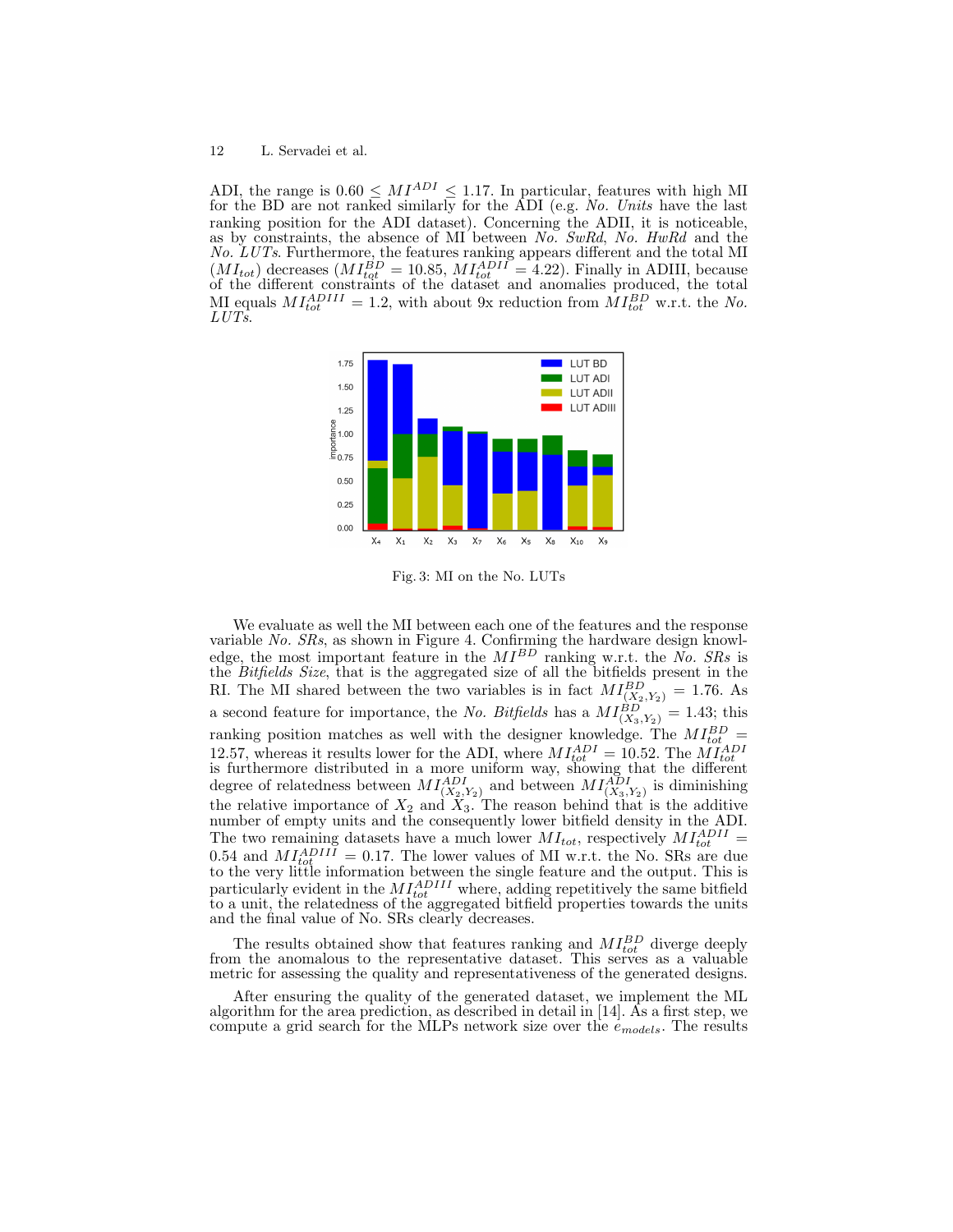

Fig. 4: MI on the No. SRs

of the search show  $9 \leq No.$  Neurons  $\leq 11$ . The  $R^2$  averaged score of the nested CV (inner k-folds with  $k = 4$ , outer k-folds with  $k = 4$ ) is  $R^2 = 0.98$  in the test phase, which guarantees a satisfactory prediction score, as well as convergence with the training score and robustness. The Root of the Mean Squared Error (RMSE) in terms of LUTs, is 57, where  $432 \leq No. LUTs \leq 3246$  and the mean  $\mu_{No. LUTs} = 1456.7$ . The RMSE in terms of SRs is 33, where  $73 \leq No.$  SRs  $\leq$  857 and the mean  $\mu_{No,SRs} = 432.3$ . In the inference phase, which consists in the area prediction once the model is trained, the estimation is  $600x$  faster than the synthesis run for obtaining the RI area value.

# 5 Conclusion and Future Works

In this paper, we reviewed and analyzed ML and SA algorithms for supporting the process of automated data generation in the design configuration. Through the example of the RI, we could show how SA and ML can help in the correct learning of a mapping function to the RI area in a certain constraints boundary, and express useful metrics for pinpointing the validity and quality of the design settings. Indeed, the algorithms used are able to detect incorrectly generated datasets, which could lead to a skewed or invalid area prediction. This leads to a fundamental contribution to the ML area estimation algorithm which, through representative data, can forecast the RI area with  $R^2 = 0.98$  and  $600x$  faster than the design generation - synthesis cycle. As a future work, we plan to increase the number of hardware components considered and approach further objectives through ML algorithms. This would determine additional dependencies, but also increase the potential of the proposed solutions. As the problem will grow in dimensionality, we think that ML and SA may be even more valuable methods for supporting hardware design configurations, objectives optimization and for understanding complex relations among design features.

# 6 Acknowledgements

This project was partially funded by BMBF and supported by ITEA under the umbrella of COMPACT.